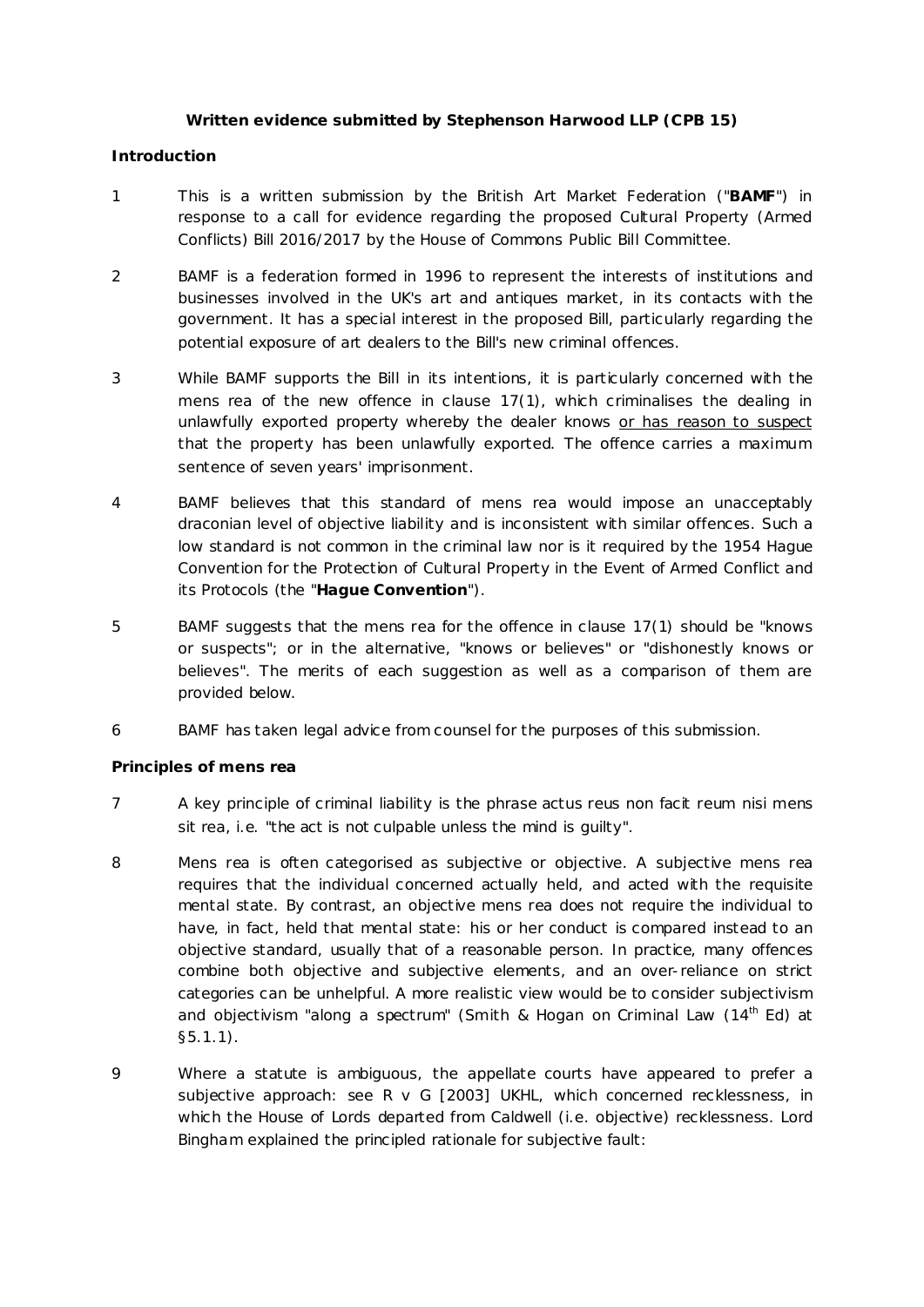*"32. …It is clearly blameworthy to take an obvious and significant risk of causing injury to another. But it is not clearly blameworthy to do something involving a risk of injury to another if (for reasons other than self-induced intoxication: R v Majewski [1977] AC 443) one genuinely does not perceive the risk. Such a person may fairly be accused of stupidity or lack of imagination, but neither of those failings should expose him to conviction of serious crime or the risk of punishment."* [Emphasis added]

10 The general shift in recent years has been towards greater subjectivity in *mens rea*.

# **The current proposal**

- 11 The current Bill provides that knowledge that the item has been unlawfully exported will be sufficient to commit the offence. BAMF has no objection to this.
- 12 The difficulty arises with regards to the lower standard *mens rea* and alternative to knowledge, in this instance "having reason to suspect." A number of issues arise as a result of the current drafting:
	- 12.1 **First**, this is not a common *mens rea* for criminal offences. The phrase "having reason to suspect" is used in certain statutory defences: for example, Serious Crime Act 2015, s.69(2)(b); Sexual Offences (Amendment) Act 1992, s.5(5); Public Order Act 1986, ss.19, 21, and 23; and Misuse of Drugs ACt 1971, s.28(2). But it is not regularly used by the criminal courts when determining if a substantive offence has been committed.
	- 12.2 **Secondly**, in those statutory provisions mentioned above, "having reason to suspect" is treated as an alternative to actual suspicion, and does not require actual suspicion. And as a matter of language, that must be right. The effect of this is to provide for a low threshold for criminal liability. An art dealer could genuinely not suspect that the items were unlawfully exported, but nevertheless be guilty because he had reason to suspect and yet had not drawn the relevant conclusions from those reasons. There is a real risk of hindsight being relied upon to condemn the unsuspecting art dealer.
	- 12.3 **Lastly**, the proposed *mens rea* would import in practice an objective liability, which would be inconsistent with the court's preferred approach as established in *G*. Although the prosecution would have to prove that the defendant "had" the reason(s) to suspect, whatever reason that may be, the question for the jury would be "did the defendant have information that could have led him to suspect, even if he did not?"

# **Alternative to the current proposal**

# *Suspicion*

- 13 The most appropriate alternative to "having reason to suspect" would be a requirement of actual suspicion.
- 14 Suspicion is a much more commonly used standard. For example, s.340(3) of the Proceeds of Crime Act 2002 ("**POCA**"), provides that property is criminal property,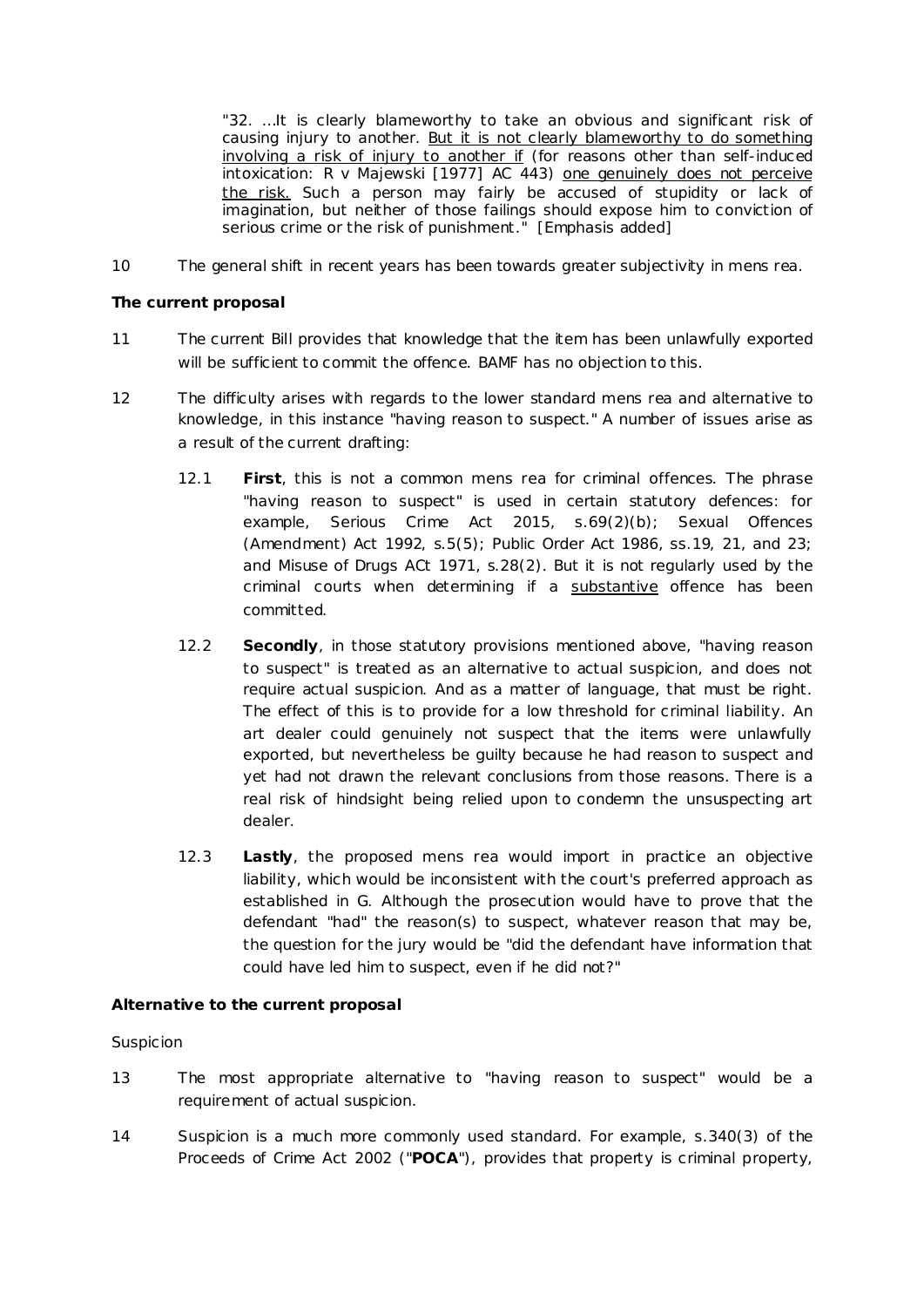*inter alia*, if the alleged offender knows or suspects that the property constitutes or represents benefits from criminal conduct.

15 The leading case on "suspicion" is *Da Silva* [2006] EWCA Crime 1654, which concerned the (now repealed) offence of assisting another person to retain the benefit of criminal conduct, knowing or suspecting that that other person was or had been engaged in criminal conduct, under the Criminal Justice Act 1988. Longmore LJ gave a definition of "suspicion" in paragraph 16 of the judgment:

> *"It seems to us that the essential element in the word "suspect" and its affiliates…is that the defendant must think that there is a possibility, which is more than fanciful, that the relevant facts exist. A vague feeling of unease would not suffice. But the statute does not require the suspicion to be "clear" or "firmly grounded and targeted on specific facts", or based upon "reasonable grounds"."* [Emphasis added]

- 16 *Da Silva* has been followed in criminal and civil cases since 2006 and in the context of Part VII of POCA. It is generally thought that Longmore LJ's guidance can be applied to other offences which require proof of actual suspicion (see, e.g. Archbold on Criminal Evidence and Pleading 2016). Moreover, the current guidance issued to Crown Court judges by the Judicial College has cited *Da Silva* as a reference for judges providing directions on the meaning of suspicion.
- 17 Suspicion is a relatively low test to satisfy although it is higher than "having reason to suspect" in that it requires an individual to subjectively suspect that the item was unlawfully exported, rather than be aware of a relevant fact (however unreasonable or remote) that could be sufficient to establish that he had a reason to suspect.

*Belief*

- 18 Belief is a subjective *mens rea*, and a higher standard than mere suspicion, and in the alternative, would be a preferable standard to the current test.
- 19 In *R v Hall* (1985) 81 Cr App R 260 at 264, the Court of Appeal described belief as:

*"Belief, of course, is something short of knowledge. It may be said to be the state of mind of a person who says to himself: I cannot say I know for certain that these goods are stolen but there can be no other reasonable conclusion in the light of all the circumstances, in the light of all that I have heard and seen."*

- 20 The Courts have fallen short of saying that, in order to establish "belief", it is sufficient to show that the defendant "shut his eyes" to the blindingly obvious. But it is clear that (i) shutting one's eyes to the obvious can – evidentially – substantiate "belief" and (ii) "suspicion" does include deliberately shutting one's eye to the obvious.
- 21 Importantly, "knowing or believing" is used in two offences that bear strong similarities to clause 17(1) of the Bill, in particular the offence of dealing in tainted cultural objects under section 1(1) of the Dealing in Cultural Objects (Offences) Act 2003:

*"(1) A person is guilty of an offence is he dishonestly deal in a cultural object that is tainted, knowing or believing that the object is tainted."* [Emphasis added]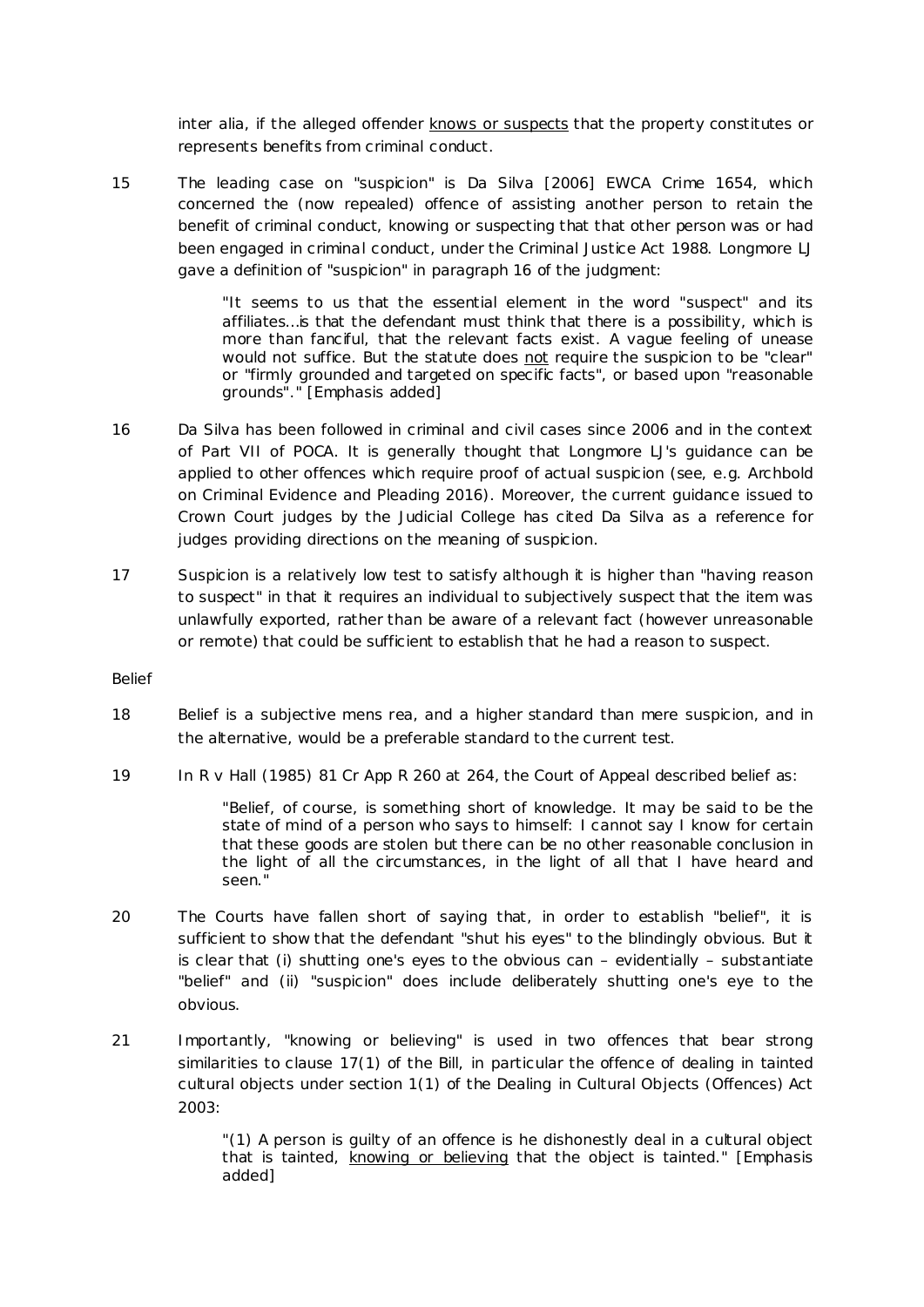22 Similarly, handling stolen goods requires knowledge or belief that the goods are stolen, as well as dishonestly dealing with them in some way. Section 22(1) of the Theft Act 1968 provides:

> *"(1) A person handles stolen goods if (otherwise than in the course of the stealing) knowing or believing them to be stolen goods he dishonestly receives the goods, or dishonestly undertakes or assists in their retention, removal, disposal or realisation by or for the benefit of another person, or if he arranges to do so."* [Emphasis added]

23 Parliament has even mentioned during the Bill's debate the fact that these three offences will be interrelated. The offences of dealing in tainted cultural objects and unlawfully exported property both carry a maximum sentence of 7 years' imprisonment. It is difficult to see the legal and public policy arguments why clause 17(1) should have the lower standard for *mens rea* of the three offences.

# *Dishonesty*

- 24 The offences of dealing in tainted property and handling stolen goods both require dishonesty. The test for dishonest in criminal law remains the combined objective and subjective test espoused by Lord Lane CJ in *R v Ghosh* [1982] QC 1053, namely:
	- 24.1 The objective test whether according to the ordinary standards of reasonable and honest people what was done was dishonest; followed by (if the first limb is satisfied)
	- 24.2 The subjective test whether the defendant himself realised that what he was doing was by those standards dishonest.
- 25 Dishonesty is a higher threshold to satisfy that "suspicion" and "belief", and applies in a great volume of cases in English courts – all those offences involving an element of dishonesty, which includes all Theft Act, Fraud Act and common law conspiracy to defraud cases, and many other offences under specific legislation. It is submitted that this too would be a more appropriate standard than the current wording.

# **Conclusions**

- 26 In light of the above analysis, BAMF has expressed the following concerns in relation to clause 17(1), as currently drafted:
- 27 **First**, and more importantly, "having reason to suspect" is a very low standard, as actual suspicion is not required. Short of imposing strict liability (i.e. criminalising any dealing, regardless of what one thought about it), it is difficult to conceive of a lower standard. If a person knows information that *could* lead to a suspicion, they are liable to investigation, prosecution and conviction. The proposed *mens rea* risks criminalising individuals who make an honest judgement that an item has not been unlawfully exported. It is debatable whether this is a fair or sensible use of the criminal law.
- 28 **Secondly**, very few offences have the standard "having reason to suspect" (save for a limited number of statutory defences). The analysis above demonstrates the array of different knowledge/belief/suspicion/dishonest based standards currently in use.